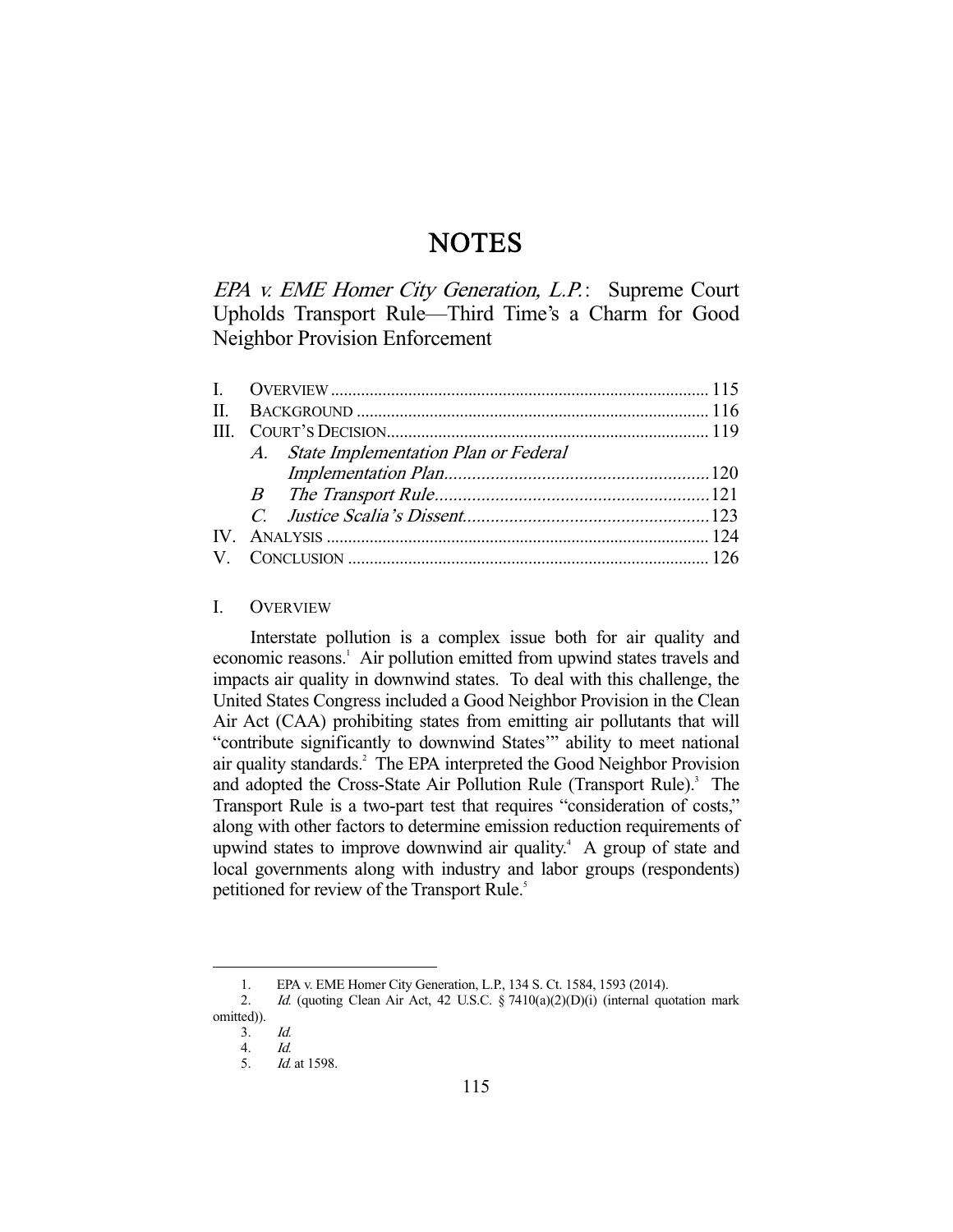The United States Court of Appeals for the District of Columbia Circuit vacated the rule in its entirety.<sup>6</sup> The D.C. Circuit, in a 2-1 decision, held that the Transport Rule exceeded the Agency's authority under the CAA on two accounts.<sup>7</sup> First, the court found that the Transport Rule may require upwind states to reduce emissions by more than their significant contribution to downwind air quality leading to "overcontrol" in violation of the statute.<sup>8</sup> Second, the court found that the EPA departed from its traditional approach to the CAA because it failed to provide the states with Good Neighbor standards so that states could create compliant State Implementation Plans (SIP).<sup>9</sup> Instead the EPA issued Federal Implementations Plans (FIP) to implement at the state level.<sup>10</sup> The EPA appealed and the United States Supreme Court granted certiorari to determine whether the D.C. Circuit correctly interpreted the EPA's authority under the  $CAA$ .<sup>11</sup>

 On review, the Supreme Court held that the EPA reasonably interpreted the Good Neighbor Provision and that the EPA (1) was not required to provide states a second opportunity to improve its SIP after it developed standards for the Transport Rule and (2) was not restricted from considering costs when determining upwind states' responsibility for downwind air quality. EPA v. EME Homer City Generation, L.P., 134 S. Ct. 1584, 1599, 1609-10 (2014).

### II. BACKGROUND

 Congress revised the CAA over forty years ago to include the Good Neighbor Provision to mitigate out-of-state pollutants that effect air quality standards.<sup>12</sup> Over the years, the act evolved to address the progress and problems associated with advancement of science and technology.13 In order to combat the complex problem of interstate air pollution, the CAA includes a provision, known as the Good Neighbor Provision, that requires SIPs to include procedures that prohibit air pollution "in amounts which will contribute significantly to nonattainment . . . by, any other State . . . [of] air quality standard[s]."<sup>14</sup>

 <sup>6.</sup> EME Homer City Generation, L.P. v. EPA, 696 F.3d 7, 12 (D.C. Cir. 2012), rev'd, 134 S. Ct. 1584.

 <sup>7.</sup> Id. at 11.

 <sup>8.</sup> Id. at 22.

 <sup>9.</sup> Id. at 28.

 $10.$  Id.

<sup>11.</sup> EME Homer City Generation, 134 S. Ct. at 1599.

 <sup>12.</sup> Id. at 1595.

<sup>13.</sup> See id. at 1594-95.

 <sup>14. 42</sup> U.S.C. § 7410(a)(2)(D) (2012).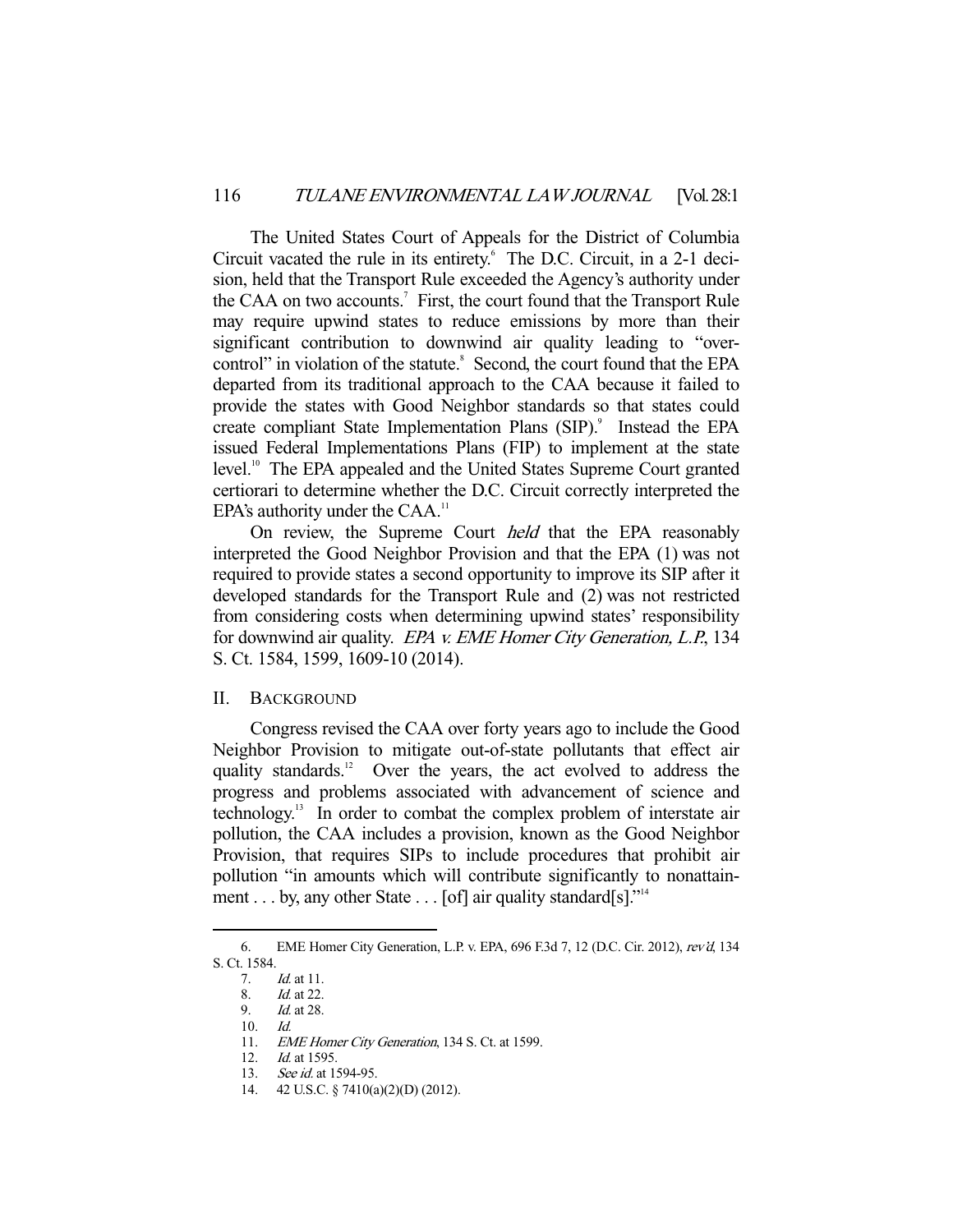The EPA made several attempts to enforce the Good Neighbor Provision and mitigate interstate pollution. In 1998, the EPA issued the  $NO<sub>x</sub>$  SIP Call.<sup>15</sup> The NO<sub>x</sub> SIP Call ordered twenty-two states and the District of Columbia to submit SIPs with provisions to reduce emissions.<sup>16</sup> The NO<sub>x</sub> SIP Call allowed states to use cost analysis when determining "amounts that . . . contribute significantly to nonattainment."<sup>17</sup> In 2005, the Agency attempted to regulate under the Good Neighbor Provision with the Clean Air Interstate Rule (CAIR).<sup>18</sup> The CAIR enforced regulations of nitrogen oxides  $(NO_x)$  and sulfur dioxide  $(SO_2)$ emissions from upwind states that contributed to nonattainment in downwind states.<sup>19</sup> There, the EPA created a voluntary cap and trade program within the downwind states.<sup>20</sup> The D.C. Circuit initially vacated the rule in *North Carolina v. EPA*.<sup>21</sup> However, on rehearing the court allowed it to be left in place, but urged the EPA to revise the rule.<sup>22</sup> The EPA did just that with its most recent attempt to enforce the Good Neighbor Provision, the Transport Rule.<sup>23</sup> The Transport Rule is an "airquality and cost-based multi-factor approach" to mitigating interstate pollution.24 The EPA assured that it addressed all of the D.C. Circuit's issues with CAIR in the revised rule.<sup>25</sup>

 Agencies are only restricted from using cost considerations when it is expressly precluded by the intent of Congress.<sup>26</sup> For example, in Michigan v. EPA, the D.C. Circuit upheld the EPA's use of cost considerations when regulating under the Good Neighbor Provision.<sup>27</sup> There, the court found that since there was no statutory bar restricting the EPA from considering cost, the Agency's use of cost was reasonable.<sup>28</sup> Furthermore, the court found that the EPA's consideration of cost was legitimate in light of the ambiguity in the word "significant."<sup>29</sup>

<sup>15.</sup> NO<sub>x</sub> SIP Call, 40 C.F.R. § 51.121 (1999).

 <sup>16.</sup> Id.

 $17.$  Id.

 <sup>18. 40</sup> C.F.R. §§ 51.123-.124 (2013).

<sup>19.</sup> Id. NO<sub>x</sub> and SO<sub>2</sub> are the same emissions regulated in the Transport Rule. See Cross-State Air Pollution Rule, 76 Fed. Reg. 48,208 (Aug. 8, 2011) (to be codified at 40 C.F.R. pt. 51).

<sup>20.</sup> See 40 C.F.R §§ 51.123-.124.

 <sup>21. 531</sup> F.3d 896, 930 (D.C. Cir. 2008), reh'g granted, 550 F.3d 1176 (D.C. Cir. 2008).

 <sup>22.</sup> North Carolina v. EPA, 550 F.3d 1176, 1178 (D.C. Cir. 2008).

<sup>23.</sup> Cross-State Air Pollution Rule, 76 Fed. Reg. at 48,208.<br>24. Id. at 48,247.

Id. at 48,247.

<sup>25.</sup> *Id.* at 48,211.

 <sup>26.</sup> See Michigan v. EPA, 213 F.3d 663, 679 (D.C. Cir. 2000).

 <sup>27.</sup> Id. at 678.

 <sup>28.</sup> Id.

 <sup>29.</sup> See id. at 677-78.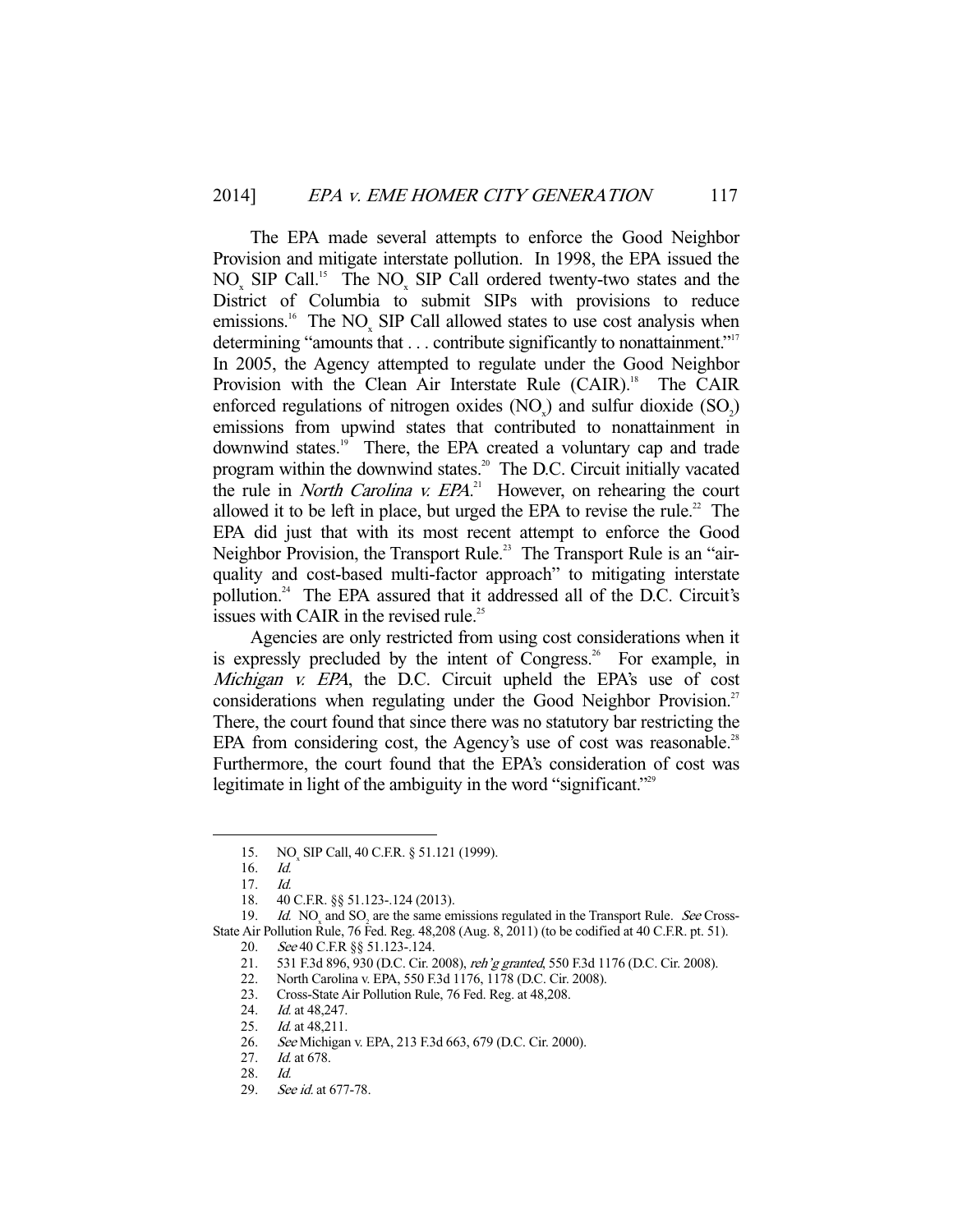The Supreme Court addressed the issue of cost consideration when setting initial national ambient air quality standards  $(NAAQS)$ .<sup>30</sup> In Whitman v. American Trucking Ass'ns, the Supreme Court held that the EPA could not consider cost when setting initial NAAQS.<sup>31</sup> The CAA instructs the EPA to determine NAAQS at a level that will "'protect the public health.'"32 The Court determined that the EPA must read "public health" in its ordinary meaning.<sup>33</sup> Therefore, the Court held that there was no ambiguity and that consideration of cost when setting NAAQS was barred.<sup>34</sup>

 When determining whether to give deference to an agency's interpretation of a statute, a court must first determine whether Congress directly addressed the precise issue.<sup>35</sup> If Congress's intent is clear, the agency and the court must "give effect to the unambiguously expressed intent of Congress."36 If the statute contains ambiguities or Congress did not directly address the issue in question, the court must determine whether the agency's interpretation is "based on a permissible construction of the statute."<sup>37</sup> In Chevron, U.S.A., Inc. v. Natural Resources Defense Council, Inc., the Supreme Court held that the EPA could define the term "stationary source" to mean all pollution-emitting devices within the same industrial cluster.<sup>38</sup> There, the Court determined that the statute in question did not explicitly define "stationary source."39 The Court reasoned that when "Congress has explicitly left a gap [in a statute] for the agency to fill, there is an express delegation of authority to the agency."<sup>40</sup> After careful review, the Court concluded that the EPA's construction of "stationary source" was permissible.<sup>41</sup>

 When reviewing legislation, a reviewing court's duty is to read and "apply" the plain language of the statute, not to "improve" it.<sup>42</sup> In *Pavelic*  $&$  LeFlore v. Marvel Entertainment Group, the Supreme Court held that the lower court erred when it reviewed Rule 11 sanctions based on an

-

39. Id. at 848.

 <sup>30.</sup> See Whitman v. Am. Trucking Ass'ns, 531 U.S. 457 (2001).

 <sup>31.</sup> Id. at 486.

 <sup>32.</sup> Id. at 465 (quoting Clean Air Act, 42 U.S.C. § 7409(b)(1)).

 <sup>33.</sup> Id. at 465-66.

 <sup>34.</sup> Id. at 467.

 <sup>35.</sup> Chevron, U.S.A., Inc. v. Natural Res. Def. Council, Inc., 467 U.S. 837, 842-43 (1984).

<sup>36.</sup> *Id.*<br>37. *Id.* 

*Id.* at 843.

 <sup>38.</sup> Id. at 851, 859.

 <sup>40.</sup> Id. at 843-44.

 <sup>41.</sup> Id. at 866.

 <sup>42.</sup> Pavelic & LeFlore v. Marvel Entm't Grp., 493 U.S. 120, 126 (1989).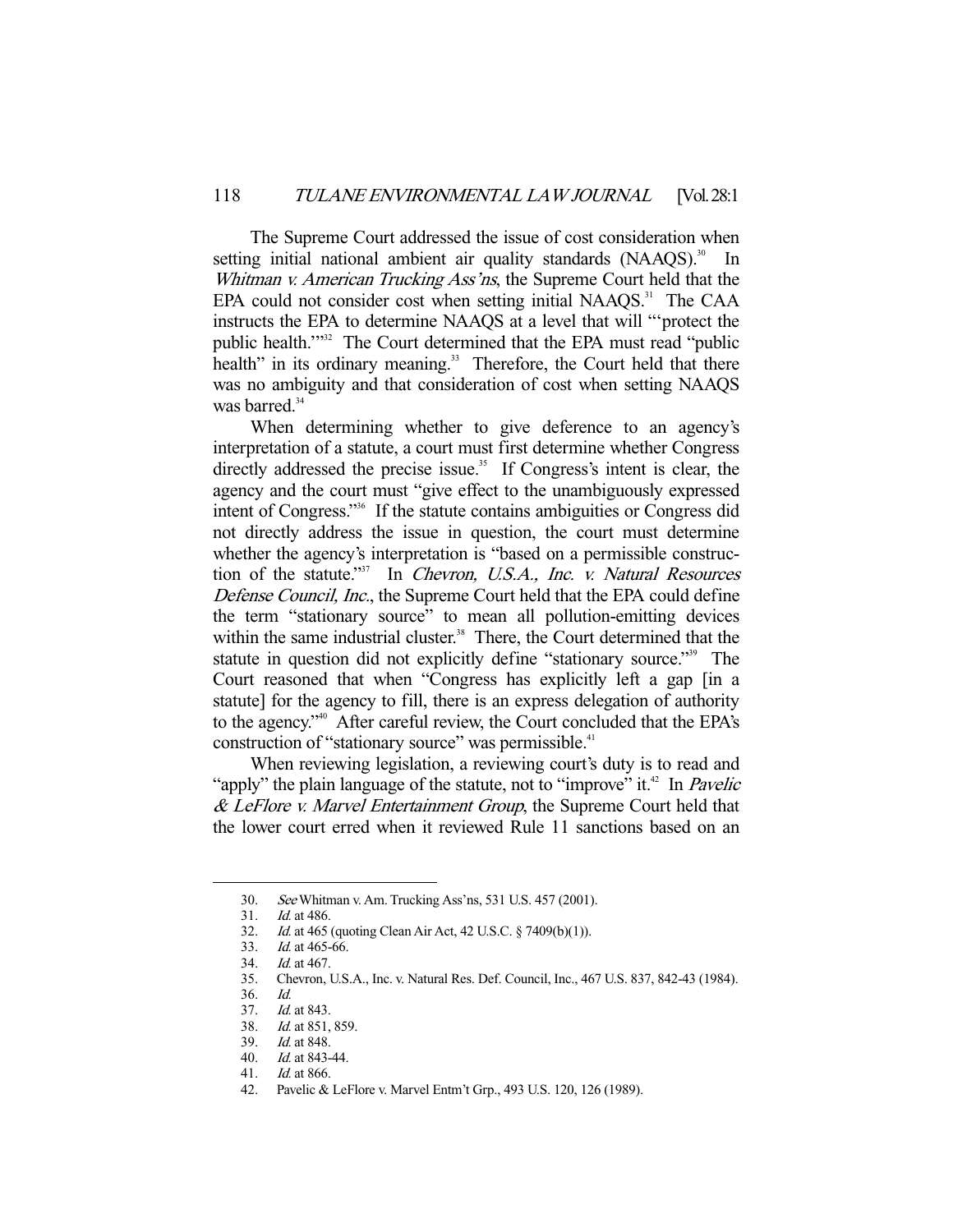interpretation that would serve the underlying policies of the Rule.<sup>43</sup> There, the Court found that the lower court's interpretation of the Rule, which should be treated like a statute, went beyond the unambiguous language of the statute and was, therefore, improper.<sup>44</sup>

In *EME Homer City Generation, L.P. v. EPA*, the D.C. Circuit vacated the EPA's Transport Rule and held that the FIPs promulgated by the EPA in accordance with the Transport Rule violated the CAA.<sup>45</sup> There, the court found that the concern for "over-control" was too high.<sup>46</sup> Additionally, the court found that the EPA was required to provide the states with guidelines and allow states the opportunity to draft SIPs.<sup>47</sup> Further, the court found that the EPA could not publish the Transport Rule while simultaneously introducing FIPs.<sup>48</sup>

 Circuit Judge Rogers, dissenting in EME Homer City, objected to the contentions made by the majority.<sup>49</sup> First, she stated that the EPA clearly required the states to submit SIPs with or without first providing the states with guidance.<sup>50</sup> Second, she argued that just because the EPA provided guidance in the past does not mean that the EPA is bound to its previous behavior.<sup>51</sup> Third, the dissent highlighted that the EPA submitted FIPs just "as it warned" and that the states had an opportunity to conduct interstate pollution analysis.<sup>52</sup> Fourth, Judge Rogers emphasized that courts do not have authority to rewrite statutes; they may only review the plain text.53 Finally, Judge Rogers contended that the Transport Rule took into consideration the possibility of "over-control."54

### III. COURT'S DECISION

 In the noted case, the Supreme Court reversed the D.C. Circuit's decision, finding that the EPA's construction of the Transport Rule was a permissible enforcement scheme for the Good Neighbor Provision of the CAA.<sup>55</sup> The Court began with a review of the complex issues that arise

 <sup>43.</sup> Id. at 126-27.

 <sup>44.</sup> Id. at 123-27.

 <sup>45. 696</sup> F.3d 7, 37 (D.C. Cir. 2012), rev'd, 134 S. Ct. 1584 (2014).

 <sup>46.</sup> Id. at 22.

 <sup>47.</sup> Id. at 28.

 <sup>48.</sup> Id. at 33-34.

<sup>49.</sup> Id. at 38-61 (Rogers, J., dissenting).

<sup>50.</sup> *Id.* at 39.<br>51. *Id.* at 50.

*Id.* at 50.

<sup>52.</sup> *Id.* at 42.

<sup>53.</sup> Id. at 46 (quoting Kay v. FCC, 525 F.3d 1277, 1279 (D.C. Cir. 2008), cert. denied, 555 U.S. 1049 (2008)).

 <sup>54.</sup> Id. at 59-60.

 <sup>55.</sup> EPA v. EME Homer City Generation, L.P., 134 S. Ct. 1584, 1610 (2014).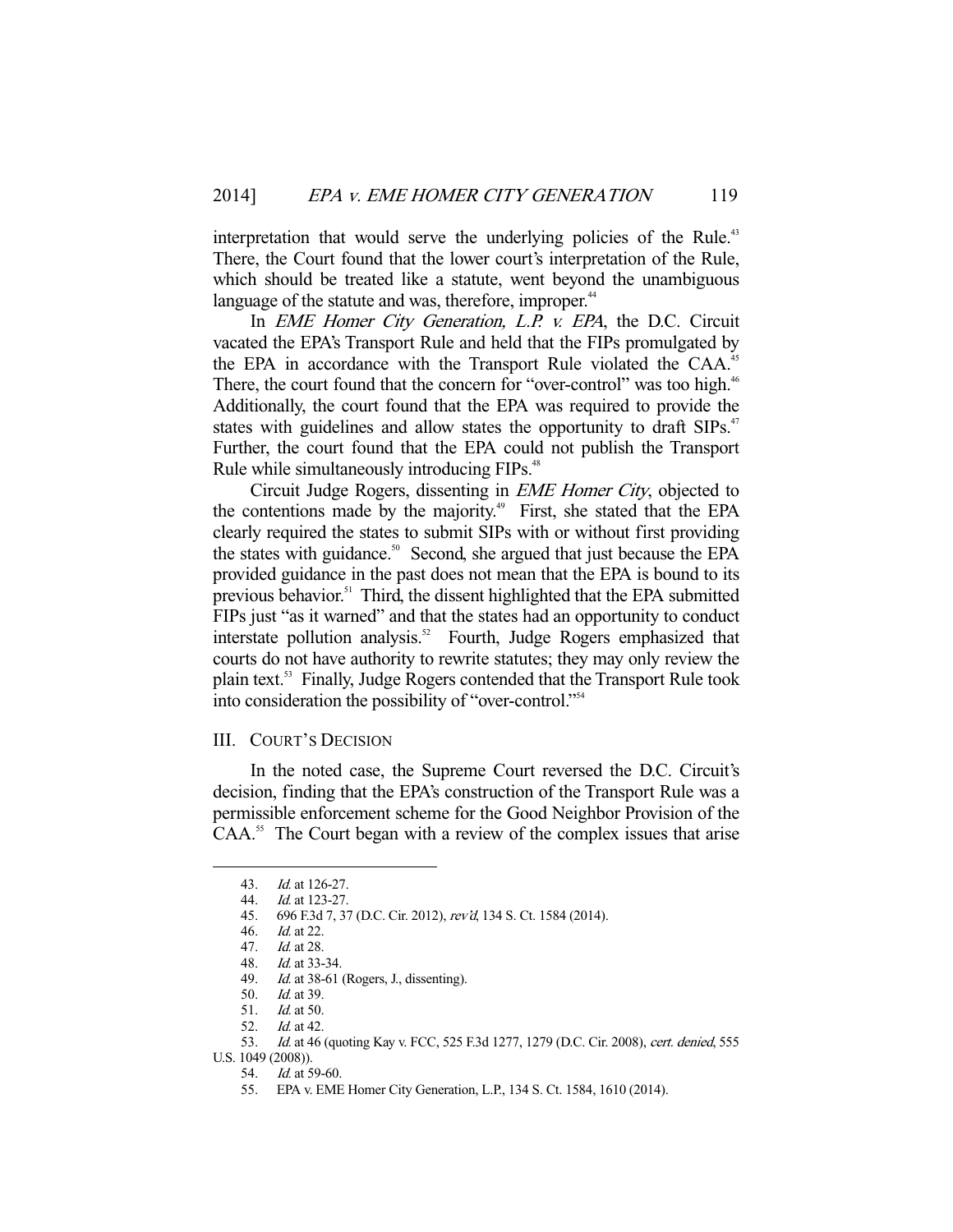when trying to regulate air pollution that travels from state to state.<sup>56</sup> First, the Court reviewed the complex challenge of interstate pollution, and Congress's and the EPA's history in attempting to tackle the issue.<sup>57</sup> Next, the Court discussed the EPA's timeline for Federal Implementation Plans (FIP) and whether the EPA was required to release quantified air quality standards prior to the SIP deadline.<sup>58</sup> Finally, the Court determined whether the Transport Rule's two-step interpretation of the Good Neighbor Provision was a permissible method for allocating upwind responsibility for downwind air pollution.<sup>59</sup>

## A. State Implementation Plan or Federal Implementation Plan

 In the noted case, the Court discussed the EPA's timeline and triggers for FIP issuance.<sup>60</sup> First, the Court addressed whether the EPA's disapproval of SIPs was sufficient to "trigger the agency's statutory authority to issue a FIP.<sup>"61</sup> Next, the Court addressed the D.C. Circuit's finding that the EPA should have provided states with guidance and an opportunity to create SIPs consistent with the Transport Rule.<sup>62</sup>

 First, the Court found in favor of the EPA's position that disapproval of a SIP triggered the Agency's authority to issue an FIP.<sup>63</sup> The Court reviewed the plain text of the statute to determine when the EPA is permitted to issue an FIP.<sup>64</sup> The statute dictates that once the EPA revises the air quality standards, each state must draft a SIP that includes compliance with the CAA's new requirements within three years.<sup>65</sup> Additionally, the CAA requires that SIPs satisfy compliance with the Good Neighbor Provision.<sup>66</sup> Further, the Court pointed out that the CAA dictates that if the EPA finds an SIP inadequate, the Agency must issue an FIP within two years.<sup>67</sup>

 Next, the Court determined that the CAA did not obligate the EPA to provide states with specific guidelines before issuing FIPs.<sup>68</sup> The Court rejected the lower court's argument that it would be impossible for

 <sup>56.</sup> Id. at 1594-95.

<sup>57.</sup> *Id.* at 1593-99.

<sup>58.</sup> *Id.* at 1599-1602.

 <sup>59.</sup> Id. at 1602-11.

 <sup>60.</sup> Id. at 1599-1602.

<sup>61.</sup> *Id.* at 1599-1601.<br>62. *Id.* at 1600.

Id. at 1600.

<sup>63.</sup> *Id.*<br>64. *Id.* Id. (citing Clean Air Act, 42 U.S.C. § 7410).

 <sup>65.</sup> Id. (citing Clean Air Act, 42 U.S.C. § 7410(a)(1)).

<sup>66.</sup> *Id.* (citing 42 U.S.C. § 7410(a)(2)).

<sup>67.</sup> *Id.* (citing 42 U.S.C. § 7410(c)(1)).

 <sup>68.</sup> Id. at 1601.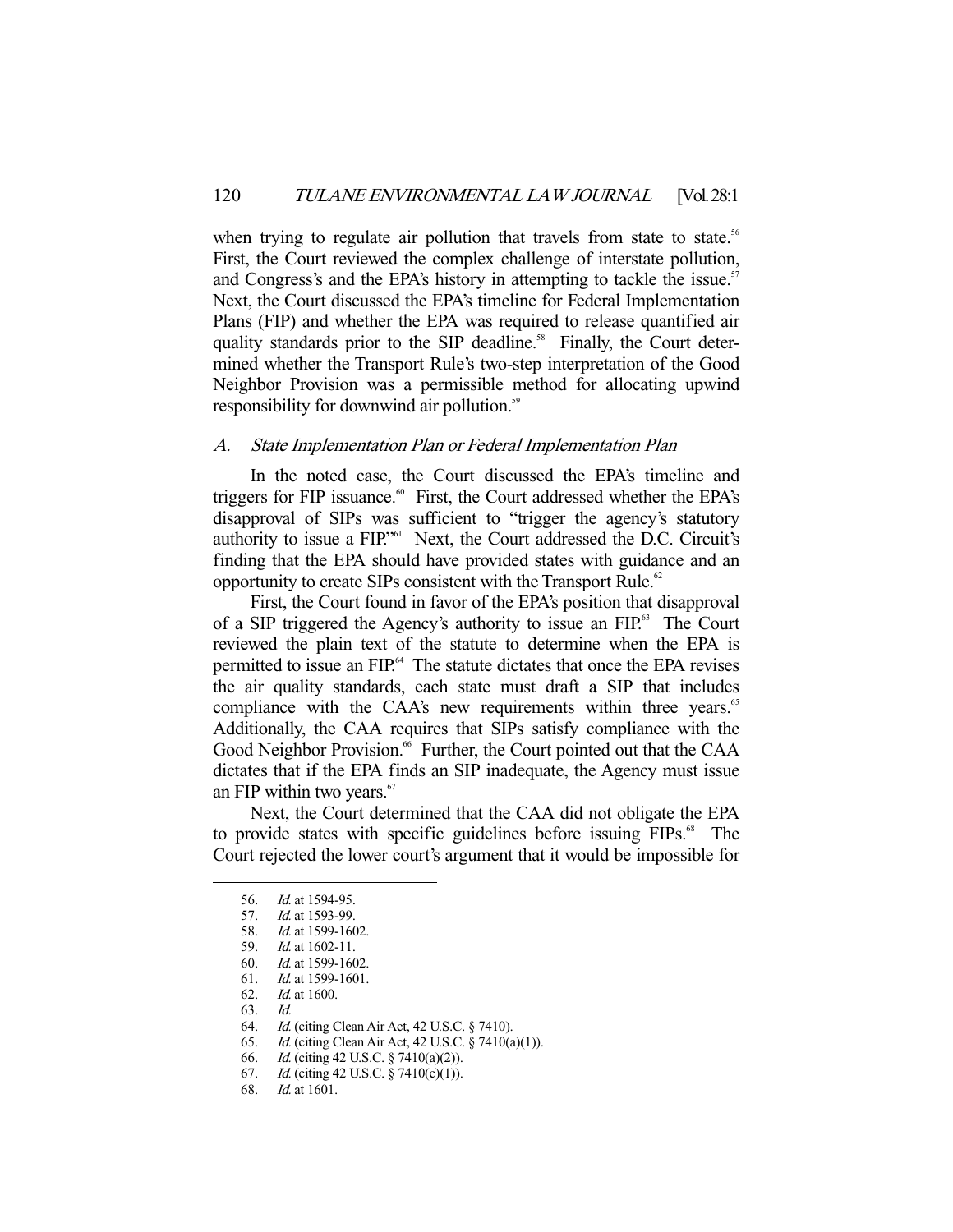a "[s]tate to develop a 'comprehensive solution' to the 'collective problem'" without specific parameters from the EPA.<sup>69</sup> The Court found that even if the D.C. Circuit's position was sensible, "a reviewing court's 'task is to apply the text [of the statute], not to improve upon it.'"70 The Court further rejected the respondents' argument that because the EPA previously provided states with guidance and a "grace period," the Agency was somehow required to use this strategy again.<sup>71</sup> Finally, the Court held that the EPA's decision to issue FIPs instead of providing guidelines and an opportunity for states to improve their SIPs was within the statutory limitations of the CAA and was not "arbitrary or capricious."72

# B The Transport Rule

 Finally, the Court discussed the Transport Rule as an interpretation of the Good Neighbor Provision.<sup>73</sup> First, the Court determined whether the Good Neighbor Provision requires the strict proportionality the D.C. Circuit suggested.<sup>74</sup> Second, the Court considered whether the EPA's "allocation method [was] a 'permissible construction of the statute'" in consideration of the D.C. Circuit's objections.<sup>75</sup> Lastly, the Court addressed the lower court's additional objections.<sup>76</sup>

 First, the Court determined that the Good Neighbor Provision did not require strict proportionality.<sup>77</sup> The Court found that under the "Chevron deference test," Congress granted the EPA authority to create the Transport Rule to enforce the Good Neighbor Provision of the CAA.78 The Court determined that the ambiguous language of the Good Neighbor Provision to eliminate pollution that "contributes significantly to nonattainment" left the EPA with the task of determining a method to allocate responsibility among multiple upwind states.<sup>79</sup> The Court went on to reject the D.C. Circuit's assertion that the plain text of the CAA required the EPA to allocate reduction responsibility proportional to each

 <sup>69.</sup> Id. at 1600 (quoting EME Homer City Generation, L.P. v. EPA, 696 F.3d 7, 36 (D.C. Cir. 2012), rev'd, 134 S. Ct. 1584).

 <sup>70.</sup> Id. (quoting Pavelic & LeFlore v. Marvel Entm't Grp., 493 U.S. 120, 126 (1989)).

<sup>71.</sup> *Id.* at 1601-02.

 <sup>72.</sup> Id. at 1602.

<sup>73.</sup> *Id.* at 1602-11.

<sup>74.</sup> *Id.* at 1603-07.

<sup>75.</sup> Id. at 1606 (quoting Chevron, U.S.A., Inc. v. Natural Res. Def. Council, Inc., 467 U.S. 837, 843 (1984)).

 <sup>76.</sup> Id. at 1608-10.

 <sup>77.</sup> Id. at 1606.

 <sup>78.</sup> Id. at 1607.

 <sup>79.</sup> Id. at 1603-04 (quoting Clean Air Act, 42 U.S.C. § 7410(a)(2)(D)(i)).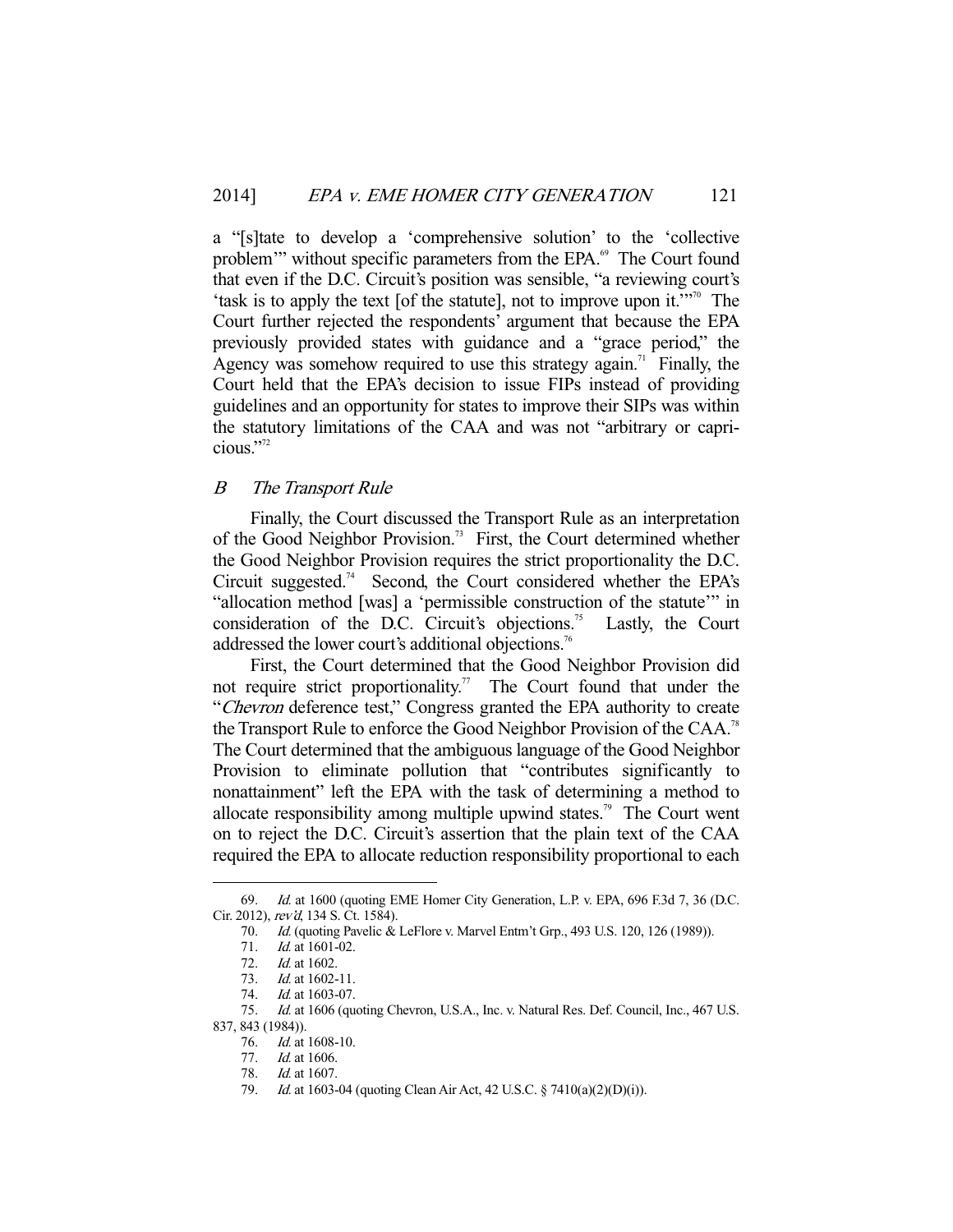state's contribution to nonattainment.<sup>80</sup> The Court asserted that not only does the statute not require the D.C. Circuit's strict proportionality interpretation, but the Court in the noted case doubted that this would be a practical solution.<sup>81</sup>

 Second, the Court determined that "the allocation method chosen by EPA [was] a 'permissible construction of the statute."<sup>82</sup> The Court found that the EPA's consideration of the degree of upwind contributions as well as the cost of reducing those emissions was a reasonable construction of the statute.<sup>83</sup> Nothing in the statute prevented the EPA from considering cost in deciding which "'amounts' to eliminate."<sup>84</sup> Additionally, the Court determined that consideration of cost is an "efficient and equitable" solution because the EPA can reach the required levels of attainment at a lower cost overall.<sup>85</sup> Furthermore, under *Chevron*, in the event of statutory silence, an agency may select a "reasonable" method for filling statutory blanks.<sup>86</sup>

 Finally, the Court addressed two additional objections made by the D.C. Circuit: (1) a fear of "over-control" and (2) a concern that upwind states may be required to reduce emission beyond the amount required by the Good Neighbor Provision.<sup>87</sup> The Court found that neither of these concerns was sufficient to invalidate the statute.<sup>88</sup>

 The Court emphasized that any instance of "over-control" in one location may be necessary for attainment elsewhere.<sup>89</sup> The Court highlighted that excessive control would only exist if the emission reduction was unnecessary for achieving air quality standards in any state.<sup>90</sup> Next, the Court pointed out that while the EPA must worry about "overcontrol" it also has a mandate to prevent "under-control." Lastly, the Court further stressed that the respondents were able to "point to only a few instances of 'unnecessary' emission reductions."92

-

92. Id.

<sup>80.</sup> *Id.* at 1606, 1617.

 <sup>81.</sup> Id. at 1604-05.

<sup>82.</sup> Id. at 1606 (quoting Chevron, U.S.A., Inc. v. Natural Res. Def. Council, Inc., 467 U.S. 837, 843 (1984)).

<sup>83.</sup> See id. at 1606-07.

 <sup>84.</sup> Id.

 <sup>85.</sup> Id. at 1607.

<sup>86.</sup> *Id.* (quoting *Chevron*, 467 U.S. at 843).

 <sup>87.</sup> Id. at 1608-10.

 <sup>88.</sup> Id. at 1609.

 <sup>89.</sup> Id. at 1608.

 <sup>90.</sup> Id. at 1609.

 <sup>91.</sup> Id.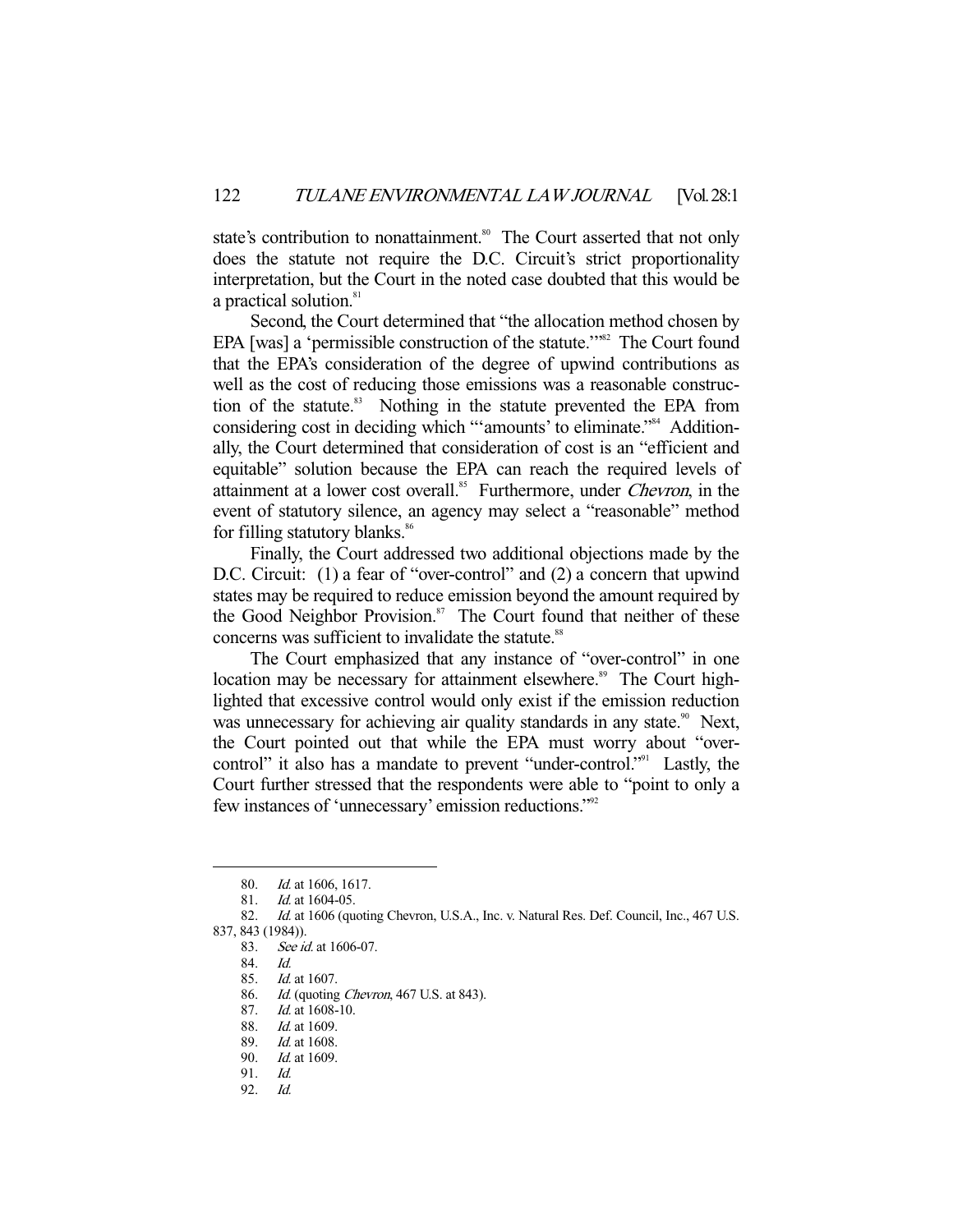#### C. Justice Scalia's Dissent

 Justice Scalia dissented as to the majority's application of the Transport Rule and to the EPA's authority to use FIPs in enforcing the Good Neighbor Provision.<sup>93</sup> He was weary of the increased power of unelected federal officials in creating laws as opposed to the "representatives in Congress."94 First, Justice Scalia refuted the majority's finding of a gap in the Good Neighbor Provision.<sup>95</sup> Lastly, he highlighted the importance of the EPA providing the states with guidelines prior to issuing  $FIPs.$ <sup>96</sup>

 First, Justice Scalia did not see the "alleged gap" in the Good Neighbor Provision that the majority found in order to provide the EPA deference. $97$  He submitted that while "significant" can be ambiguous, it is only ambiguous as to the "magnitude," not as to how outside factors related to contributions.<sup>98</sup> Justice Scalia stated that since the statute called for "amounts of pollutants" responsibility for emission reduction should be divided based on "relative amounts of pollutants."<sup>99</sup>

 Justice Scalia went on to address the majority's criticism of this proposed "proportional-reduction" by criticizing its impossibility argument.<sup>100</sup> He argued that even "if th[is] were true," it would not provide the EPA authority to "rewrite the statute."<sup>101</sup> Justice Scalia contended that proportionality would be a "technical difficulty," not an impossibility.<sup>102</sup> Additionally, Justice Scalia stated that the majority's concerns of "over-control" in a proportional reduction plan could be easily managed.<sup>103</sup> He also pointed to precedent, stating that parties previously tried to "convert the Clean Air Act into a mandate for costeffective regulation" and that the Court refused to allow this interpretation. $104$ 

 Finally, Justice Scalia took on the EPA's issuance of FIPs prior to providing the states with guidance and an opportunity to submit SIPs.<sup>105</sup>

<sup>93.</sup> *Id.* at 1610 (Scalia, J., dissenting).

 <sup>94.</sup> Id.

 <sup>95.</sup> Id. at 1610-14.

 <sup>96.</sup> Id. at 1616-21.

<sup>97.</sup> *Id.* at 1612-13.

<sup>98.</sup> *Id.* at 1611.<br>99. *Id.* at 1613.

Id. at 1613.

 <sup>100.</sup> Id.

 <sup>101.</sup> Id.

 <sup>102.</sup> Id. at 1614.

 <sup>103.</sup> Id. at 1615.

 <sup>104.</sup> Id. at 1616 (citing Whitman v. Am. Trucking Ass'ns, 531 U.S. 457 (2001)).

 <sup>105.</sup> Id. at 1616-21.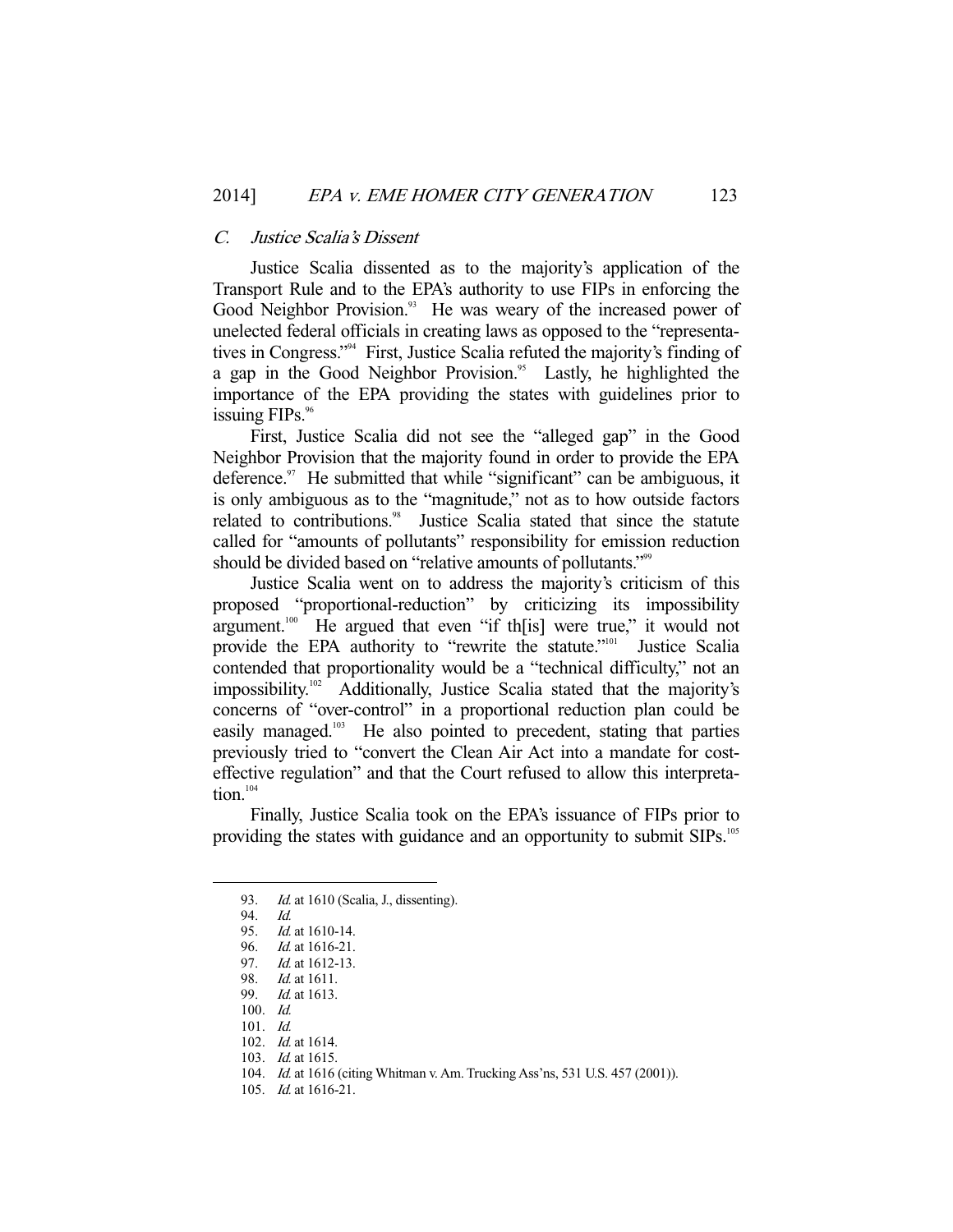He noted the importance of federalism in implementing the CAA.<sup>106</sup> Additionally, he agreed with the respondents that the EPA's past practices of providing standards set an expectation.<sup>107</sup> Justice Scalia found that there was no way the states could have created appropriate SIPs without the EPA's guidance on what would "constitute[] a 'significant' contribution."<sup>108</sup> Finally, Justice Scalia found that the EPA abused its discretion by failing "to preserve the Clean Air Act's core principle of state primacy."<sup>109</sup> It was his contention that issuing an FIP without allowing the states a chance to meet the EPA's new guidelines violated state primacy and, therefore, the EPA's discretion.<sup>110</sup>

# IV. ANALYSIS

 The Supreme Court's decision in the noted case will have a significant impact on interstate pollution. The EPA made two previous attempts since 1990 to enforce the Good Neighbor Provision of the CAA without success.<sup>111</sup> Following this decision, the EPA can now enforce the Good Neighbor Provision using the Transport Rule and the FIPs set in place.

 On the other hand, it cannot yet be determined whether the Supreme Court's decision in the noted case will have a negative impact on the use of cooperative federalism in CAA enforcement. Cooperative federalism was key in past enforcement strategies. Justice Scalia, in his dissent, referred to it as "a core principle" of CAA enforcement.<sup>112</sup> That being said, should the EPA be required to issue standards prior to requiring states to submit SIPs? As the Court in the noted case pointed out, whether it makes good sense or not is not the question. If the statute did not require it, then the EPA was under no obligation to do so.<sup>113</sup>

While there may be some questions as to whether the EPA should provide states with standards, there is well-established precedent of providing agencies with deference when Congress leaves a gap in the statute.<sup>114</sup> Therefore, if there was a gap in the Good Neighbor Provision, then the EPA was permitted to choose the gap-filling method. The

 <sup>106.</sup> Id. at 1617.

 <sup>107.</sup> Id. at 1618.

 <sup>108.</sup> Id. at 1619 (quoting Clean Air Interstate Rule, 40 C.F.R. §§ 51.123-.124).

 <sup>109.</sup> Id. at 1619-20.

 <sup>110.</sup> Id. at 1619-21.

<sup>111.</sup> Id. at 1595 (majority opinion).

<sup>112.</sup> *Id.* at 1619-20 (Scalia, J., dissenting).

<sup>113.</sup> See id. at 1600 (majority opinion).

 <sup>114.</sup> See, e.g., Chevron, U.S.A., Inc. v. Natural Res. Def. Council, Inc., 467 U.S. 837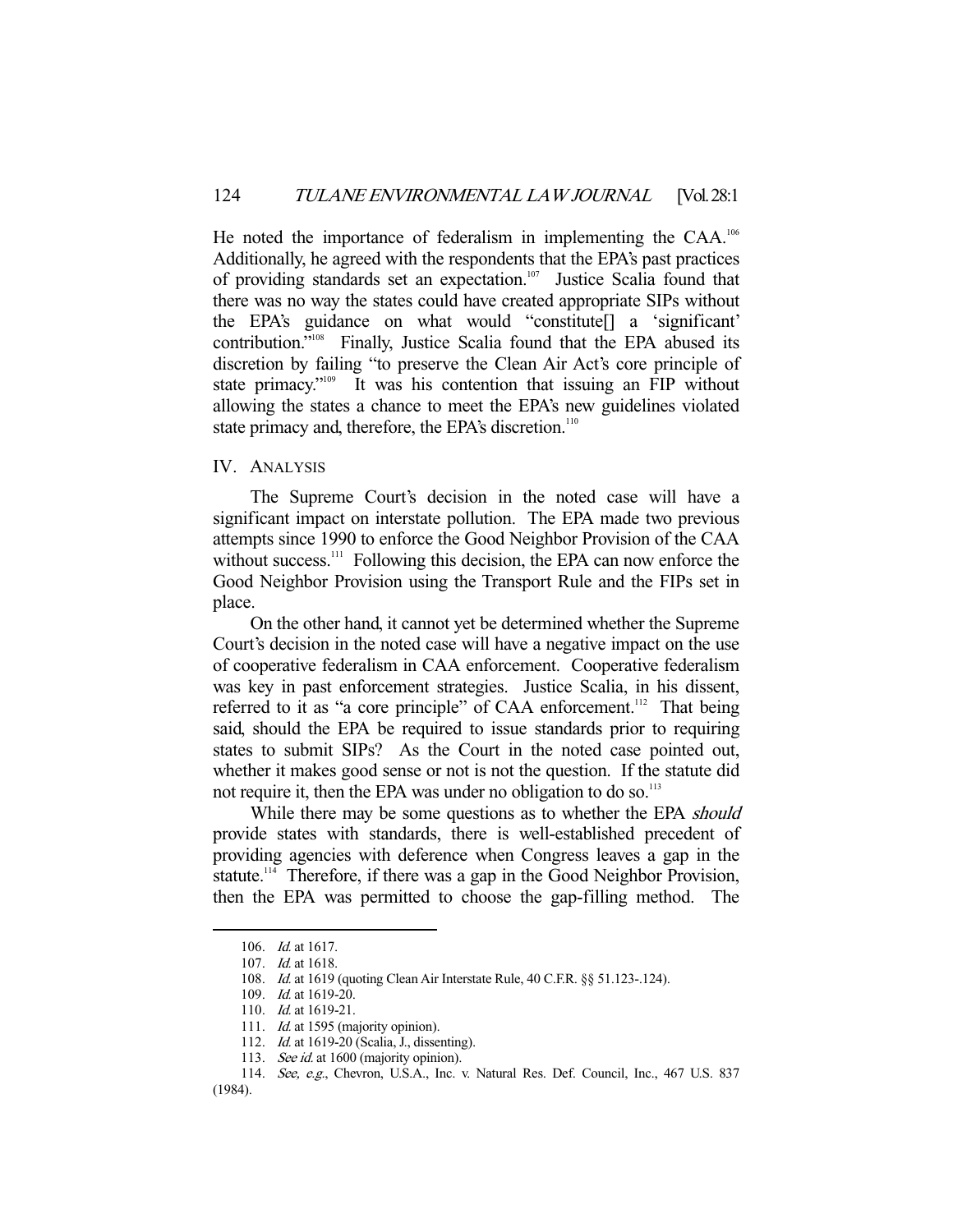selected method may not be the same as the one a court would choose, but as long it was "a permissible construction" of the CAA, then the EPA was permitted to select it.<sup>115</sup>

 Further, the D.C. Circuit and Justice Scalia in the dissent focused on the idea of a proportional enforcement technique.116 The Supreme Court correctly rejected this notion in the majority opinion. Both the D.C. Circuit and Justice Scalia appear to argue that the statute is clear and that there is no gap to fill; however, they both clearly want to add the word "proportional" when the statute treats all upwind states the same.<sup>117</sup> If there is no gap, then the word "proportional" should not be added; however, if there is a gap, then the EPA is permitted to select the method in which to fill it. Here, the EPA could have selected a proportional mechanism, but instead went with the two-prong cost-effective mechanism in the Transportation Rule.

 Additionally, Justice Scalia's dissent hinged on the Supreme Court's decision in Whitman as precedent that the EPA cannot consider cost when implementing the  $\text{CAA}$ .<sup>118</sup> However, that decision is easily distinguished from the noted case. In Whitman, the EPA was setting initial NAAQS, and section 109(b) explicitly states that the EPA must consider "public health"; this clearly leaves no gap that could be filled with cost considerations.<sup>119</sup> Additionally, the holding in *Whitman* was very narrow: "[T]he CAA as a whole, unambiguously bars cost consideration from the NAAQS-setting process."120 This does nothing to prevent the EPA from considering cost when enforcing air quality standards after they are determined.

 Finally, Justice Scalia, in the dissent, was concerned with the increased power of unelected bureaucrats.<sup>121</sup> However, federal judges are also unelected. By this notion, allowing the D.C. Circuit to restrict the EPA from considering cost, something the D.C. Circuit has upheld in previous decisions, and forcing the EPA to allocate responsibility under the Good Neighbor Provision proportionally is not an improvement. In fact, elected members of Congress drafted the CAA and the Good Neighbor Provision and left its enforcement in the hands of the EPA.

<sup>115.</sup> *Id.* at 843.

 <sup>116.</sup> EME Homer City Generation, 134 S. Ct. at 1613-14 (Scalia, J., dissenting); EME Homer City Generation, L.P. v. EPA, 696 F.3d 7, 27 (D.C. Cir. 2012), rev'd, 134 S. Ct. 1584.

 <sup>117. 134</sup> S. Ct. at 1613-14 (Scalia, J., dissenting); 696 F.3d at 27.

 <sup>118. 134</sup> S. Ct. at 1616 (Scalia, J., dissenting).

 <sup>119.</sup> The majority addressed this very point in a footnote. Id. at 1607 n.21 (majority opinion).

 <sup>120.</sup> Whitman v. Am. Trucking Ass'ns, 531 U.S. 457, 471 (2001).

<sup>121.</sup> EME Homer City Generation, 134 S. Ct. at 1610.